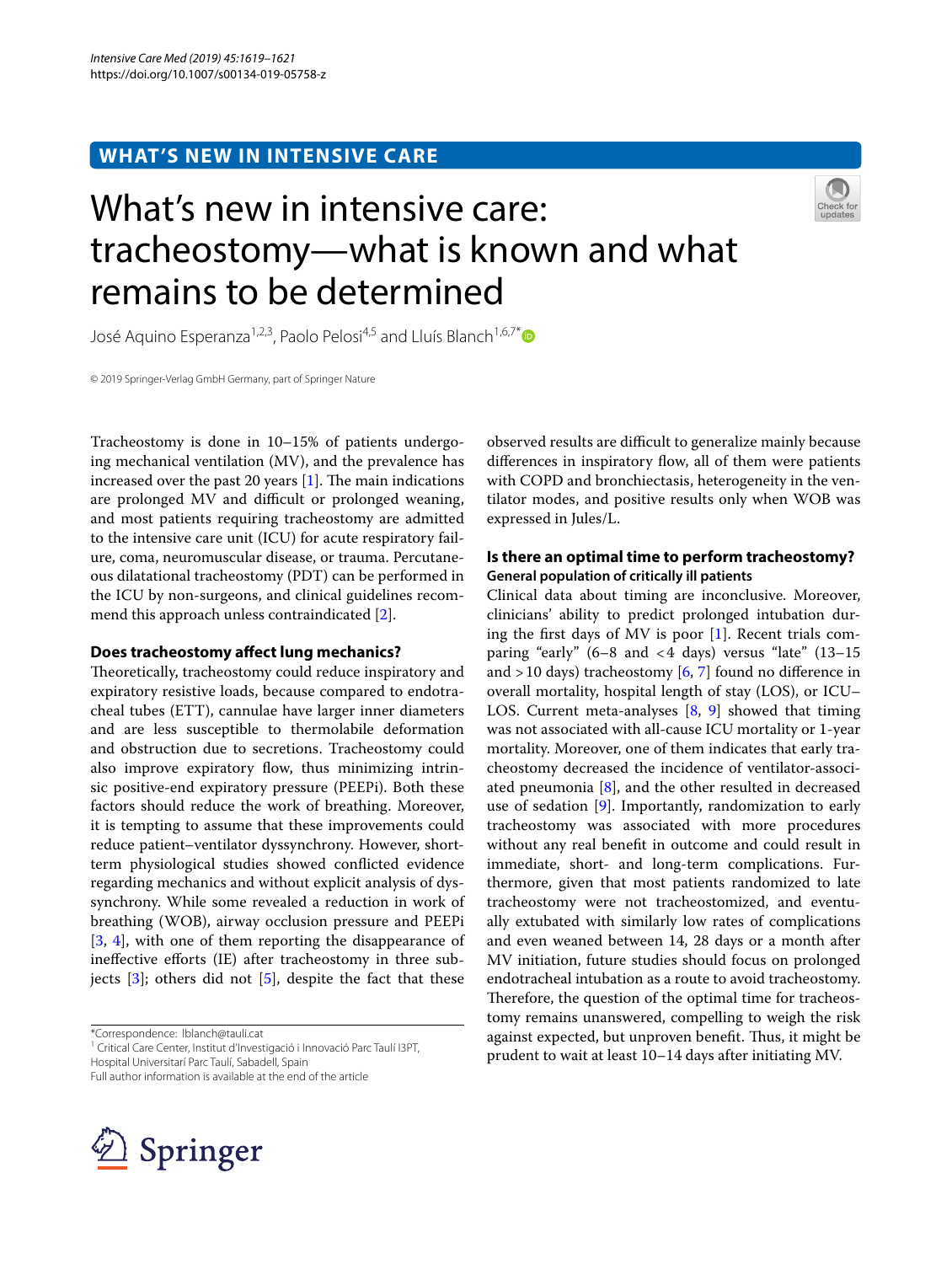| <b>Population and study</b>                        | <b>Timing and outcomes</b>                                                                                                                                  |
|----------------------------------------------------|-------------------------------------------------------------------------------------------------------------------------------------------------------------|
| Mixed ICU-RCT [6]                                  | Early (6–8 days) versus late (13–15 days): no difference in VAP, Hospital-LOS, Survival at 28 days and 1 year. More proce-<br>dures made in early group     |
| Mixed ICU-RCT [7]                                  | Early (4 days) versus Late (10 days or more): no difference in 30 days-mortality and 2 years survival. More procedures<br>were made in the early group      |
| Mixed ICU-meta-analysis [8]                        | Early versus Late: no difference in mortality, might be associated with lower incidence of VAP                                                              |
| Mixed ICU-meta-analysis [9]                        | Early (< 10 days) versus Late (> 10 days): no difference in mortality, ICU-LOS and VAP. Less sedation and more procedures<br>made in early group            |
| Stroke patients-RCT [12]                           | Early (1-3 days) versus Late (7-14 days): lower ICU-mortality and 60 days-mortality in Early group                                                          |
| Acute brain injury patients-<br>meta-analysis [10] | Early (< 10 days) versus (Late > 10 days): early may reduce ICU and Long-term mortality and reduce ICU-LOS. More<br>procedures were made in the early group |

<span id="page-1-0"></span>**Table 1 Current evidence from Randomized Controlled Trials and Meta-analysis regarding tracheostomy timing in diferent groups of critically ill patients**

*ICU* intensive care unit, *LOS* length of stay, *RCT* randomized controlled trial, *VAP* ventilator associated pneumonia

### **Neurocritical patients**

A meta-analysis of acute brain injury patients requiring early tracheostomy resulted in shorter ICU-LOS and lower ICU and long-term mortality, although these results might merely indicate a shift in the location of patients and death to long-term facilities [\[10](#page-2-9)]. In addition, in patients with spinal cord injury, early tracheostomy decreased mortality, hospital-LOS and pulmonary complications; moreover, PDT techniques showed to be equally safe and faster than surgical in patients with anterior cervical spine fusion and could be safely performed even after 15 days with low rates of complications [\[11](#page-2-10)]. Similarly, in patients with stroke, early tracheostomy is associated with discontinuation of MV, earlier decannulation, less sedation, and improved survival [[12](#page-2-11)].

## **Is there an optimal technique?**

PDT is more common than surgical tracheostomy in European ICUs, meanwhile elsewhere they are equally distributed. Among general populations of critically ill adult patients, PDT showed to be faster, results in less major bleeding, and with lower rates of stoma infection; moreover, single step dilator (SSD) and multiple step dilator (MDT) were associated with the lowest intraprocedural risk and should be the preferred PDT technique [[13\]](#page-2-12). Different maneuvers aiming to minimize complications and improve results include: ultrasound-guided PDT, bronchoscopy-guided PDT, and bronchoscopyguided with double-lumen ETTs.

However, bronchoscopy guidance, combined or not with ultrasound, is routinely and widely performed in the ICU and should be always considered to better determine the exact needle insertion, tracheostomy positioning and increase safety during the procedure. Additionally, in acutely brain injured patients, SSD has showed to be safe with only transient changes in intracranial pressure (ICP), cerebral hypertension and without compromising cerebral oxygenation [[14](#page-2-13)]; furthermore, tracheostomy performed whenever ICP is not critically unstable, proved to be useful and safe.

# **Outcome after tracheostomy**

MV patients who require tracheostomy have a higher mortality rate at 1 year and afterward. Furthermore, patients older than 45 years under MV longer than 14 days are prone to developing disabilities and functional dependencies after ICU and hospital discharge. Tracheostomized critically ill patients also complain of pain, difculties in communicating, anxiety, and depression [\[15\]](#page-2-14). For these reasons, we strongly recommend out-of-hospital follow-up for tracheostomized patients for at least 1 year after the procedure. Importantly, future studies should incorporate patient-centered outcomes including, comfort, mobility, functional outcomes and discharge destination (Table [1\)](#page-1-0).

#### **Where should we go from here?**

Unanswered questions still remain, such as: (1) Is there a "best" PDT technique for critically ill patients? (2) Is there an optimal time that reduces unnecessary procedures and also benefts critically ill patients? (3) Should diferent PDT procedures be used for patients with different characteristics (e.g., obese, neurocritical, high risk of bleeding)? (4) Does tracheostomy improve patientventilator interactions substantially? and (5) How can we improve long-term outcomes and quality of life in tracheostomized patients?

Until we have evidence-based information, decisions about tracheostomy should always be tailored to individual patients. We believe that future improvements are likely to come from better timing for specifc categories of patients and better decision-making algorithms, rather than from new technological developments. To summarize, in critically ill patients, tracheostomy should be